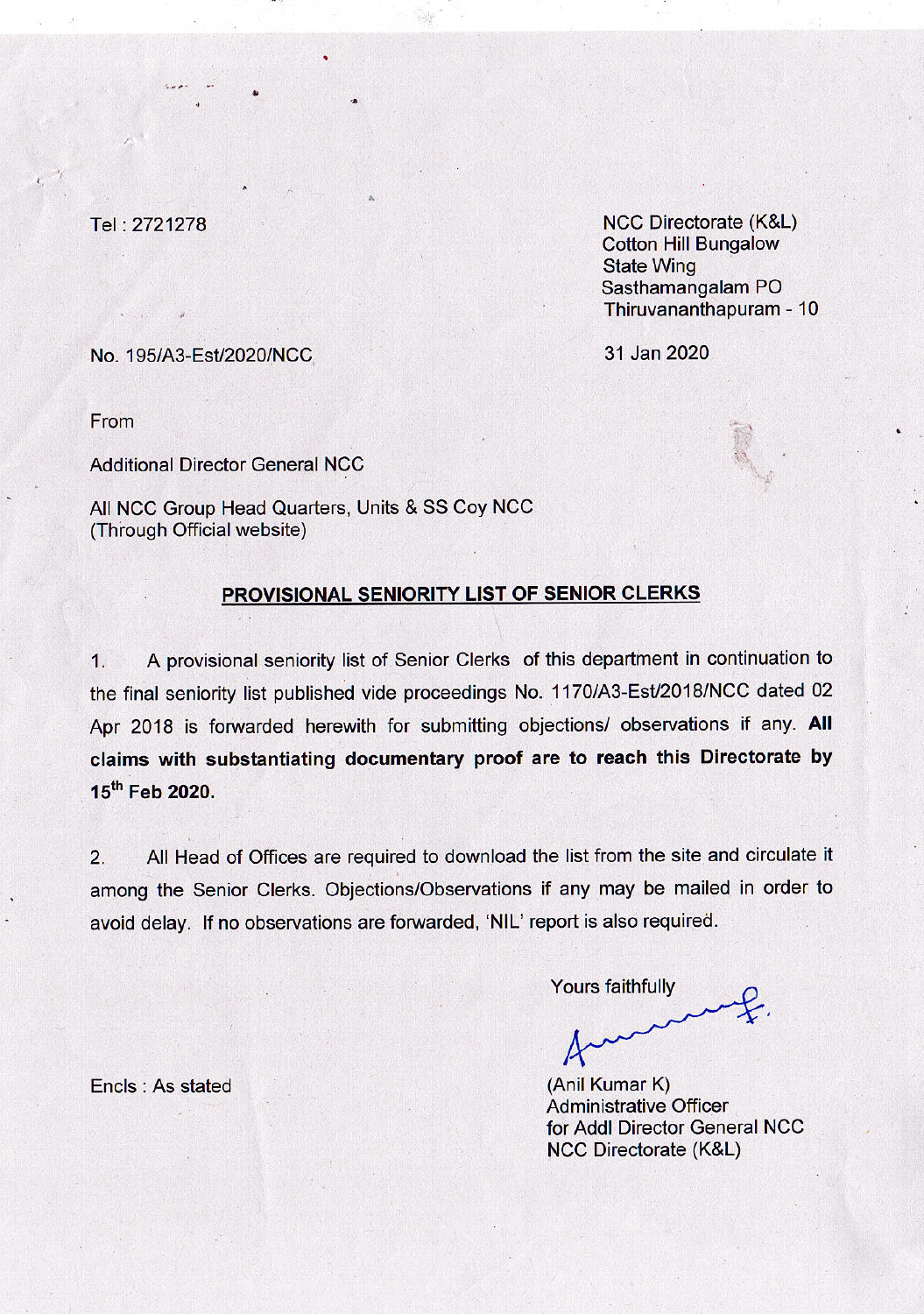Appx A

|      |                       |               |                         |                                     |                             |                              |                             | PROVISIONAL SENIORITY LIST OF SENIOR CLERKS IN NCC DEPT AS ON 01 JAN 2020 IN CONTINUATION TO 1170/A3-EST/2018/NCC DATED 02.04.2018 |
|------|-----------------------|---------------|-------------------------|-------------------------------------|-----------------------------|------------------------------|-----------------------------|------------------------------------------------------------------------------------------------------------------------------------|
| S.No | <b>Name</b>           | <b>PEN No</b> | Date of<br><b>Birth</b> | Date of<br>Joining in<br><b>NCC</b> | Date of<br><b>Promotion</b> | Date of<br><b>Retirement</b> | <b>Office</b>               | <b>Remarks</b>                                                                                                                     |
|      | Sanu T Jacob          | 500410        | 23.10.1976              | 23.01.2002                          | 23.01.2004                  | 31.10.2032                   | GP HQ, KTM                  | On LWA                                                                                                                             |
|      | 2 Ayyappan PP         | 385553        | 30.05.1964              | 20.07.2006                          | 01.08.2012 30.05.2020       |                              | 28(K) BN                    | Relinguished promotion                                                                                                             |
|      | 3 Sajan Mathews       | 385323        | 21.07.1985              | 04.01.2007                          | 01.11.2012                  | 31.07.1941                   | 18 (K) Bn                   | LWA wef 30 Jan 2014                                                                                                                |
|      | 4Blitz Kumar B        | 396022        | 04.03.1968              | 22.6.2009                           | 01.11.2013                  | 31.03.2024                   | 17 (K) Bn                   | Relinguished promotion                                                                                                             |
|      | 5 Anil Kumar P        | 396212        | 18.05.1968              | 14.07.2009                          | 03.12.2013                  | 31.05.2024                   | $1(K)$ Bn                   |                                                                                                                                    |
|      | 6 Shaji K             | 396213        | 20.05.1966              | 13.07.2009                          | 10.12.2013                  | 31.05.2022                   | <b>NCC Dte</b>              |                                                                                                                                    |
|      | 7 Asokan K            | 402120        | 28.05.1964              | 16.07.2009                          | 10.12.2013                  | 31.05.2020                   | 7 (K) Bn                    |                                                                                                                                    |
|      | 8 VS Rajesh           | 385200        | 20.04.1965              | 06.02.2006                          | 05.02.2014                  | 30.04.2021                   | 22 (K) Bn                   | Cat Change fm UDT                                                                                                                  |
|      | 9 Muraleedharan T     | 385443        | 29.05.1965              | 26.10.2005                          | 05.02.2014                  | 31.05.2021                   | 29 (K) Bn                   | Cat Change fm UDT                                                                                                                  |
|      | 10 Haridas VK         | 401935        | 24.05.1964              | 19.06.2009                          | 01.04.2014                  | 31.05.2020                   | 9 (K) Bn                    |                                                                                                                                    |
|      | 11 Kabeerudeen KS     | 407209        | 01.05.1969              | 23.06.2009                          | 03.06.2014                  | 30.04.2025                   | 16 (K) Bn                   |                                                                                                                                    |
|      | 12 Muhmmed Musthafa   | 402134        | 22.05.1967              | 19.06.2009                          | 06.06.2014                  | 31.05.2023                   | 3 (K) Naval Unit            |                                                                                                                                    |
|      | 13 Bhupesh AG         | 395792        | 30.05.1967              | 19.06.2009                          | 07.06.2014                  | 31.05.2023                   | Gp HQ, KLM                  |                                                                                                                                    |
|      | 14 Sudhakaran K       | 418812        | 14.03.1967              | 25.06.2009                          | 12.07.2014                  | 31.03.2023                   | 10 (K) Bn                   |                                                                                                                                    |
|      | 15 Gopakumar AR       | 418271        | 20.05.1971              | 22.06.2009                          | 01.09.2014                  | 31.05.2027                   | Gp HQ, KTM                  |                                                                                                                                    |
|      | 16 Sivakumar PV       | 396096        | 10.01.1968              | 13.08.2009                          | 01.10.2014                  | 31.01.2024                   | $\overline{1(K)}$ G Ind Coy |                                                                                                                                    |
|      | 17 Shaji AK           | 385383        | 25.10.1969              | 02.02.2005                          | 14.11.2014                  | 31.10.2025                   | 1 (K) G Ind Coy             |                                                                                                                                    |
|      | 18 Narayana Pillai KM | 395777        | 26.12.1967              | 25.06.2009                          | 01.12.2014                  | 31.12.2023                   | 8 (K) Bn                    |                                                                                                                                    |
|      | 19 Biju Varghese AT   | 418120        | 26.08.1966              | 31.07.2009                          | 10.12.2014                  | 31.08.2022                   | 1 (K) G Ind Coy             |                                                                                                                                    |
|      | 20 Kurian Jose        | 418195        | 20.03.1966              | 29.08.2009                          | 16.12.2014                  | 31.03.2022                   | Gp HQ, KTM                  |                                                                                                                                    |
|      | 21 Rajan VK           | 421987        | 26.12.1968              | 30.09.2009                          | 01.02.2015                  | 31.12.2024                   | $\overline{24}$ (K) Bn      |                                                                                                                                    |
|      | 22 Suresh V           | 402157        | 01.02.1972              | 05.10.2009                          | 01.02.2015                  | 31.01.2028                   | 8 (K) Bn                    |                                                                                                                                    |
|      | 23 Anil Kumar B       | 417114        | 31.05.1966              | 02.11.2009                          | 01.04.2015                  | 31.05.2022                   | 1 (K) Naval Unit            |                                                                                                                                    |
|      | 24 Ajeesh Kumar S     | 418155        | 10.05.1970              | 05.11.2009                          | 01.04.2015                  | 31.05.2026                   | NCC Dte                     |                                                                                                                                    |
|      | 25 Manoj NG           | 385334        | 20.07.1982              | 11.02.2008                          | 01.05.2015                  | 31.07.2038                   | Gp HQ, EKM                  |                                                                                                                                    |
|      | 26 Shajahan E         | 417456        | 25.05.1968              | 04.11.2009                          | 01.05.2015                  | 31.05.2024                   | 1 (K) Girls Bn              |                                                                                                                                    |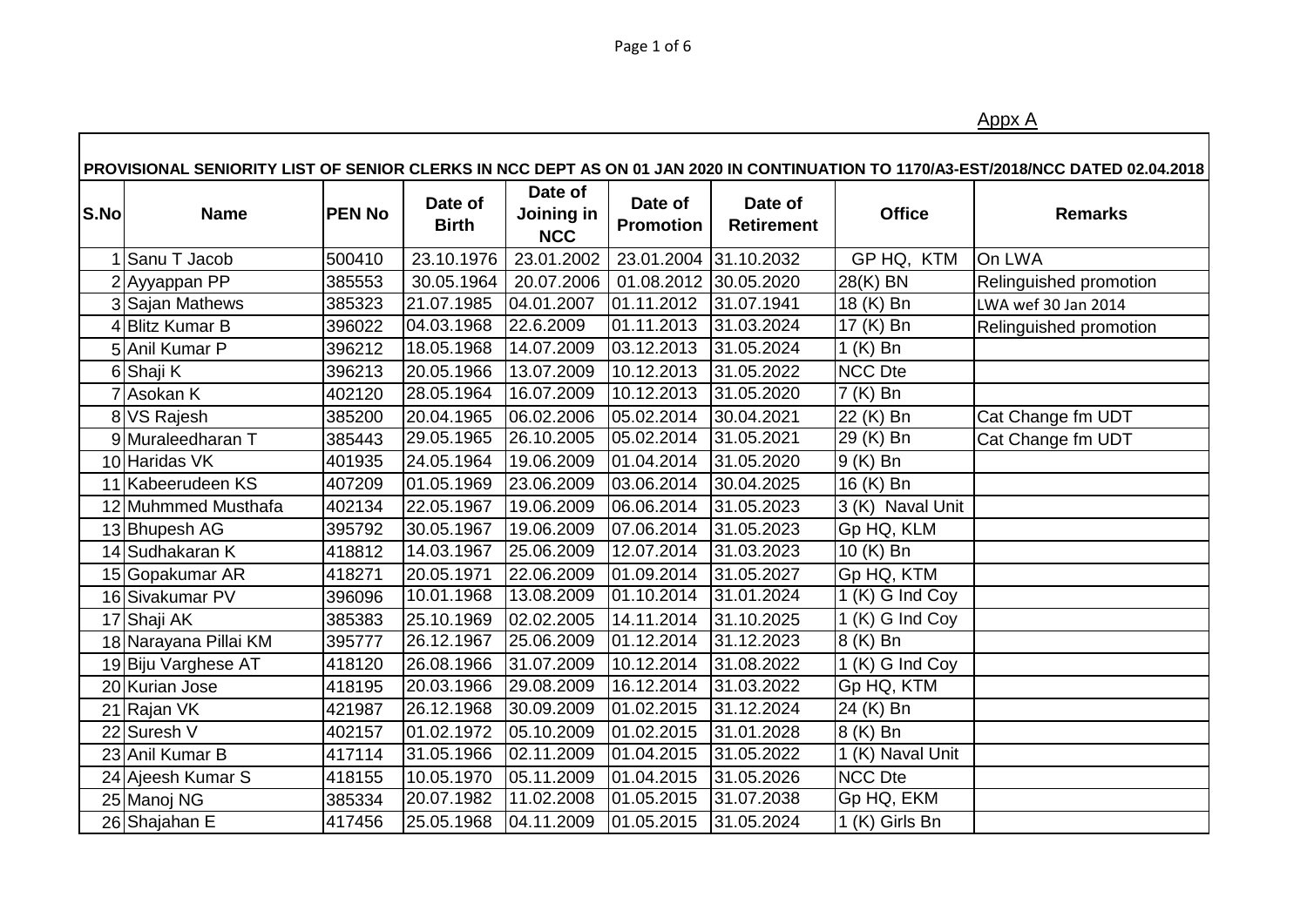| S.No | <b>Name</b>              | <b>PEN No</b> | Date of<br><b>Birth</b> | Date of<br>Joining in<br><b>NCC</b> | Date of<br><b>Promotion</b> | Date of<br><b>Retirement</b> | <b>Office</b>                 | <b>Remarks</b>    |
|------|--------------------------|---------------|-------------------------|-------------------------------------|-----------------------------|------------------------------|-------------------------------|-------------------|
|      | 27 Sreekumar S           | 419823        | 15.05.1967              | 04.11.2009                          | 01.05.2015                  | 31.05.2023                   | <b>NCC Dte</b>                |                   |
|      | 28 Sanil Kumar S         | 416698        | 20.05.1969              | 02.11.2009                          | 12.05.2015                  | 31.05.2025                   | <b>NCC Dte</b>                |                   |
|      | 29 Rajesh A              | 419031        | 04.10.1970              | 18.11.2009                          | 20.05.2015                  | $\overline{31.10.2026}$      | 2 (K) Bn                      |                   |
|      | 30 Manikantan D          | 409887        | 30.05.1968              | 05.11.2009                          | 25.05.2015                  | 31.05.2024                   | 3 (K) Bn                      |                   |
|      | 31 Ramadas K             | 419846        | 21.05.1966              | 23.11.2009                          | 01.06.2015                  | 31.05.2022                   | 30 (K) Bn                     |                   |
|      | 32 Sreekumar P           | 425755        | 30.04.1965              | 21.12.2009                          | 01.06.2015                  | 30.04.2021                   | $9(K)$ Bn                     |                   |
|      | 33 Balachandran Pillai N | 425739        | 20.05.1966              | 23.12.2009                          | 01.06.2015                  | 31.05.2022                   | 3 (K) Girls Bn                |                   |
|      | 34 Pradeep S             | 423866        | 27.05.1970              | 14.12.2009                          | 01.06.2015                  | 31.05.2026                   | $\overline{3}$ (K) Naval Unit |                   |
|      | 35 Soman MK              | 427182        | 17.12.1966              | 31.12.2009                          | 01.06.2015                  | 31.12.2022                   | 18 (K) Bn                     |                   |
|      | 36 Pareeth PM            | 425491        | 27.12.1965              | 21.12.2009                          | 05.06.2015                  | 31.12.2021                   | Gp HQ, EKM                    |                   |
|      | 37 John Judy             | 425992        | 01.06.1968              | 19.12.2009                          | 05.06.2015                  | 31.05.2024                   | 7 (K) Naval Unit              |                   |
|      | 38 Sanil N               | 427003        | 31.05.1965              | 21.12.2009                          | 05.06.2015                  | 31.05.2021                   | Gp HQ, EKM                    |                   |
|      | 39 Sudhakaran VA         | 438682        | 02.04.1967              | 21.12.2009                          | 06.06.2015                  | 30.04.2023                   | 21 (K) Bn                     |                   |
|      | 40 Vipul MB              | 447055        | 10.03.1968              | 21.01.2010                          | 06.06.2015                  | 31.03.2024                   | Gp HQ, EKM                    |                   |
|      | 41 Anil Kumar MP         | 448043        | 01.06.1969              | 21.01.2010                          | 08.06.2015                  | 31.05.2025                   | 3 (K) Naval Unit              |                   |
|      | 42 Harilal SK            | 383706        | 30.05.1964              | 01.02.2010                          | 08.06.2015                  | 31.05.2020                   | $4(K)$ Bn                     |                   |
|      | 43 Suresh Kumar S        | 442932        | 25.05.1966              | 10.02.2010                          | 11.06.2015                  | 31.05.2022                   | <b>NCC Dte</b>                |                   |
|      | 44 Dalan G               | 447663        | 14.04.1965              | 18.01.2010                          | 16.06.2015                  | 30.04.2021                   | 3 (K) Girls Bn                |                   |
|      | 45 Suresh Kumar GO       | 383033        | 10.05.1966              | 31.03.2010                          | 14.07.2015                  | 31.05.2022                   | NCC Dte                       |                   |
|      | 46 James F               | 479118        | 24.05.1966              | 28.04.2010                          | 27.07.2015                  | 31.05.2022                   | $1$ (K) Air Sqn               |                   |
|      | 47 Manu P Jayan          | 417861        | 17.04.1990              | 19.06.2009                          | 30.07.2015                  | 30.04.2046                   | 10 (K) Bn                     |                   |
|      | 48 Sivakumar KV          | 419328        | 20.05.1970              | 02.06.2010                          | 09.09.2015                  | 31.05.2026                   | Gp HQ, EKM                    |                   |
|      | 49 Sojan P George        | 485365        | 23.05.1967              | 03.06.2010                          | 14.10.2015                  | 31.05.2023                   | 18 (K) Bn                     |                   |
|      | 50 Vincent PA            | 495586        | 01.05.1965              | 06.07.2010                          | 25.11.2015                  | 30.04.2021                   | 24 (K) Bn                     |                   |
|      | 51 Dileep Kumar VS       | 520249        | 02.03.1973              | 07.08.2010                          | 01.12.2015                  | 31.03.2029                   | 8 (K) Bn                      |                   |
|      | 52 Rajendran K           | 490689        | 30.05.1968              | 21.06.2010                          | 13.01.2016                  | 31.05.2024                   | <b>NCC Dte</b>                | Cat Change fm UDT |
|      | 53 Suresh Babu N         | 620253        | 21.05.1968              | 10.03.2011                          | 01.03.2016                  | 31.05.2024                   | Gp HQ, KLM                    |                   |
|      | 54 Nidhiraj              | 385177        | 19.08.1983              | 10.02.2006                          | 15.03.2016                  | 31.08.2039                   | 5 (K) Girls Bn                |                   |
|      | 55 VP Geetha             | 385529        | 15.04.1966              | 03.04.2008                          | 21.04.2016                  | 30.04.2022                   | Gp HQ, KKD                    |                   |
|      | 56 Sibikuttan TF         | 102648        | 01.04.1965              | 19.03.2011                          | 26.04.2016                  | 31.03.2021                   | 7 (K) Naval Unit              |                   |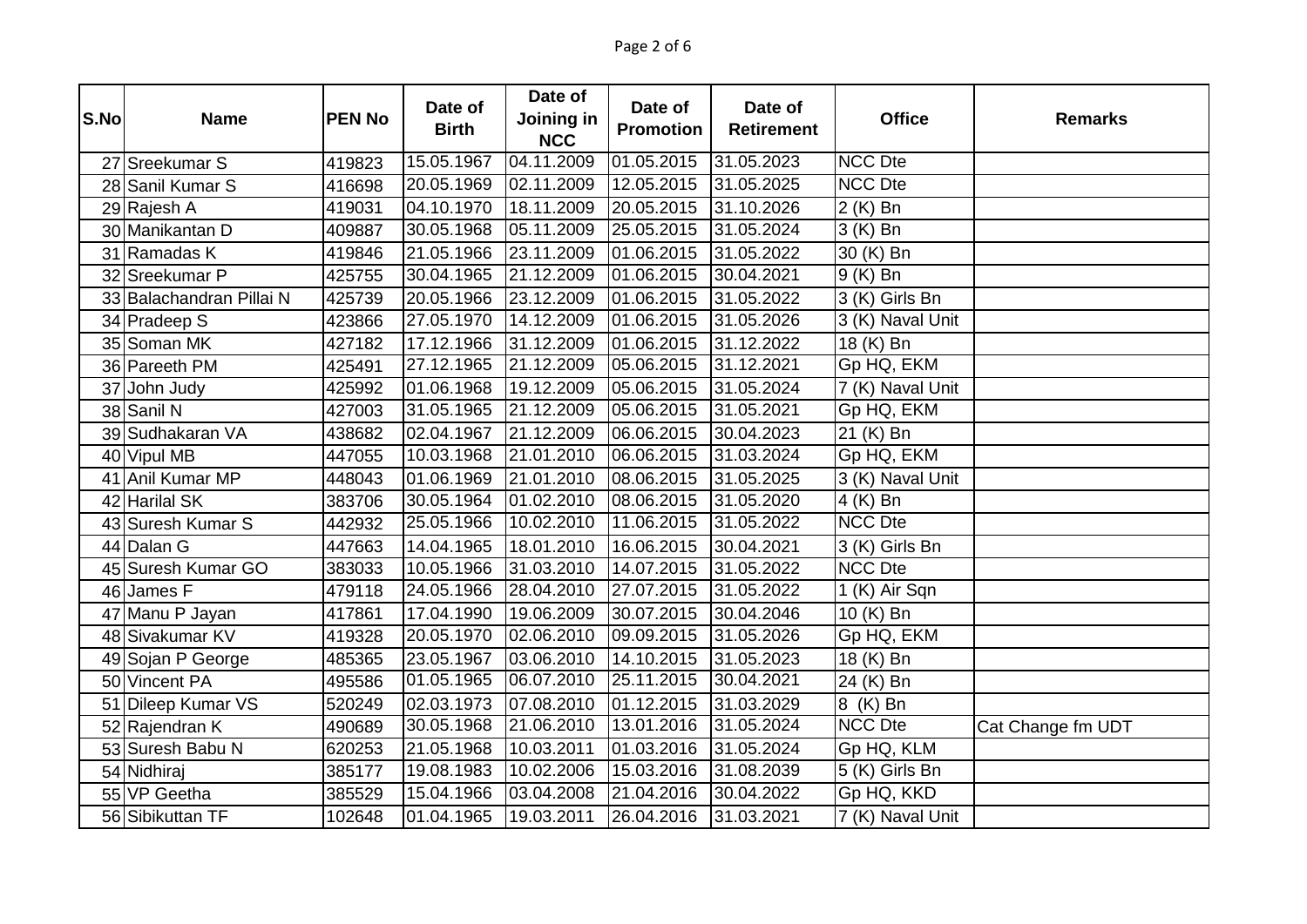| S.No | <b>Name</b>           | <b>PEN No</b> | Date of<br><b>Birth</b> | Date of<br>Joining in<br><b>NCC</b> | Date of<br><b>Promotion</b> | Date of<br><b>Retirement</b> | <b>Office</b>         | <b>Remarks</b> |
|------|-----------------------|---------------|-------------------------|-------------------------------------|-----------------------------|------------------------------|-----------------------|----------------|
|      | 57 Lourdson IV        | 385395        | 17.01.1967              | 22.02.2011                          | 01.05.2016                  | 31.01.2023                   | 22 (K) Bn             |                |
|      | 58 Iqubal S           | 428999        | 15.05.1966              | 18.04.2011                          | 01.05.2016                  | 31.05.2022                   | $\overline{9}$ (K) Bn |                |
|      | 59 Bineesh B Chandran | 385197        | 16.08.1981              | 05.05.2004                          | 09.05.2016                  | 31.03.2037                   | 15 (K) Bn             |                |
|      | 60 Jaleeludeen A      | 428038        | 15.05.1968              | 08.04.2011                          | 21.05.2016                  | 31.05.2024                   | 27 (K) Bn             |                |
|      | 61 Fazal AJ           | 385011        | 15.04.1968              | 01.04.2011                          | 01.06.2016                  | 30.04.2024                   | Gp HQ, TVM            |                |
|      | 62 VK Asokan          | 631065        | 01.02.1966              | 03.06.2011                          | 01.06.2016                  | 31.01.2022                   | 7 (K) Girls Bn        |                |
|      | 63 Sudhakaran K       | 630779        | 23.05.1966              | 01.06.2011                          | 01.06.2016                  | 31.05.2022                   | Gp HQ, EKM            |                |
|      | 64 Anilal DR          | 634388        | 30.05.1964              | 20.07.2011                          | 01.06.2016                  | 31.05.2020                   | $1(K)$ Bn             |                |
|      | 65 Bappu N            | 103865        | 28.05.1965              | 04.01.2012                          | 01.06.2016                  | 31.05.2021                   | $1(K)$ Bn             |                |
|      | 66 Dhanapalan V       | 656668        | 23.03.1966              | 29.12.2011                          | 01.06.2016                  | 31.03.2022                   | 8 (K) Bn              |                |
|      | 67 Gopakumar CS       | 672462        | 06.04.1964              | 12.01.2012                          | 01.06.2016                  | 30.04.2020                   | 11 (K) Bn             |                |
|      | 68 Prasannarajan V    | 660438        | 20.05.1968              | 19.01.2012                          | $\overline{01.06.2016}$     | 31.05.2024                   | 7 (K) Naval Unit      |                |
|      | 69 Noushad M          | 648546        | 22.04.1969              | 08.12.2011                          | 22.06.2016                  | 30.04.2025                   | 10 (K) Bn             |                |
|      | 70 Suresh D           | 675923        | 21.05.1966              | 27.02.2012                          | 24.06.2016                  | 31.05.2022                   | <b>SS Coy NCC</b>     |                |
|      | 71 Moni Lal S         | 385080        | 27.05.1968              | 01.03.2012                          | 24.06.2016                  | 31.05.2024                   | 9 (K) Bn              |                |
|      | 72 Rajagopal P        | 159939        | 15.05.1964              | 16.05.2012                          | 25.06.2016                  | 31.05.2020                   | 29 (K) Bn             |                |
|      | 73 Anwar M            | 385617        | 02.04.1967              | 04.05.2012                          | 02.07.2016                  | 30.04.2023                   | 11 (K) Bn             |                |
|      | 74 Pramod P           | 694864        | 28.04.1973              | 06.07.2012                          | 08.07.2016                  | 30.04.2028                   | GP HQ, KTM            |                |
|      | 75 Rajesh G           | 696416        | 25.05.1967              | 02.07.2012                          | 13.07.2016                  | 31.05.2023                   | 9 (K) Bn              |                |
|      | 76 Madhu Soodanan PG  | 694045        | 01.06.1968              | 02.07.2012                          | 25.08.2016                  | 31.05.2024                   | 14 (K) Bn             |                |
|      | 77 KP Sreejith        | 345457        | 06.11.1986              | 27.11.2006                          | 18.12.2016                  | 30.11.2042                   | 9 (K) Naval Unit      |                |
|      | 78 Anil Kumar G       | 692368        | 10.05.1965              | 19.06.2012                          | 01.01.2017                  | 31.05.2021                   | 17 (K) Bn             |                |
|      | 79 Sudheer KR         | 692536        | 22.05.1966              | 16.06.2012                          | 02.02.2017                  | 31.05.2022                   | Gp HQ, EKM            |                |
|      | 80 Narayanankutty CS  | 692049        | 01.06.1964              | 16.06.2012                          | 27.03.2017                  | 31.05.2020                   | 21 (K) Bn             |                |
|      | 81 Anandan PV         | 385539        | 15.05.1965              | 07.07.2012                          | 01.04.2017                  | 31.05.2021                   | 31 (K) Bn             |                |
|      | 82 Baiju PS           | 691330        | 29.03.1964              | 07.06.2012                          | 01.04.2017                  | 31.03.2020                   | 1 (K) Girls Bn        |                |
|      | 83 Gayathri S         | 634236        | 11.06.1990              | 18.07.2011                          | 24.04.2017                  | 30.06.2046                   | NCC Dte               |                |
|      | 84 George PS          | 704831        | 23.02.1968              | 22.10.2012                          | 02.05.2017                  | 29.02.2024                   | 3 (K) Air Sqn         |                |
|      | 85 K Chandramathi     | 385570        | 30.05.1967              | 30.11.2007                          | 01.06.2017                  | 31.05.2023                   | 9 (K) Naval Unit      |                |
|      | 86 Rama NJ            | 385220        | 26.05.1967              | 17.11.2008                          | 01.06.2017                  | 31.05.2023                   | 14 (K) Bn             |                |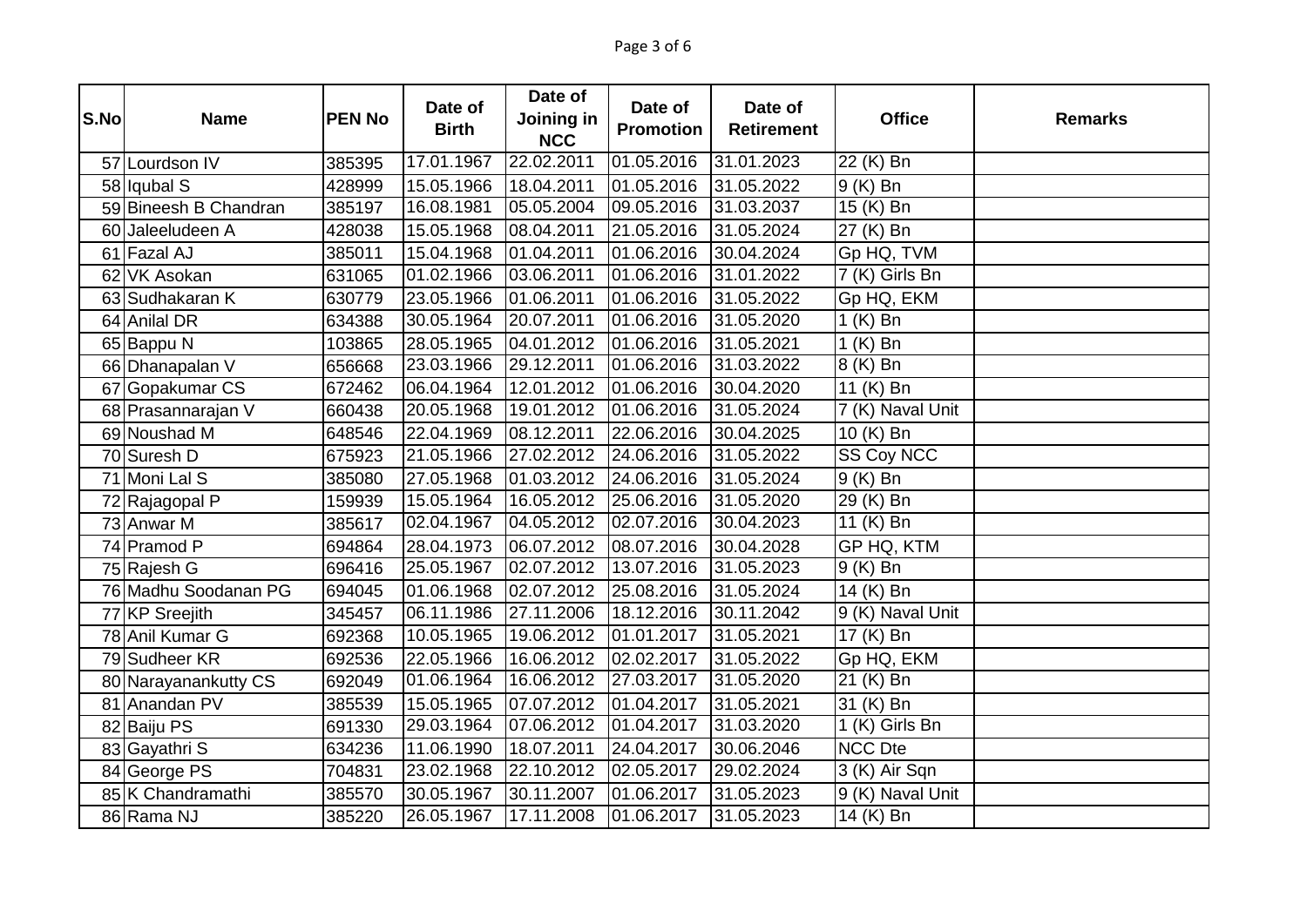| S.No | <b>Name</b>              | <b>PEN No</b> | Date of<br><b>Birth</b> | Date of<br>Joining in<br><b>NCC</b> | Date of<br><b>Promotion</b> | Date of<br><b>Retirement</b> | <b>Office</b>  | <b>Remarks</b>                                                                                            |
|------|--------------------------|---------------|-------------------------|-------------------------------------|-----------------------------|------------------------------|----------------|-----------------------------------------------------------------------------------------------------------|
|      | 87 Vivek V               | 479116        | 19.03.1991              | 29.04.2010                          | 01.06.2017                  | 31.03.2047                   | Gp HQ, KKD     |                                                                                                           |
|      | 88 Sudheer Raj S         | 389537        | 07.04.1970              | 22.10.2012                          | 01.06.2017                  | 30.04.2026                   | 8 (K) Bn       |                                                                                                           |
|      | 89 CP Abdul Gafar        | 703128        | 25.04.1966              | 23.12.2003                          | 01.06.2017                  | 30.04.2022                   | 9 (K) Girls Bn |                                                                                                           |
|      | 90 Sulfikar Ali Bhuto    | 238934        | 18.03.1970              | 23.01.2013                          | 01.06.2017                  | $\overline{31.03.2026}$      | $1$ (K) R&V    |                                                                                                           |
|      | 91 Jerry Fernandez       | 332981        | 10.10.1973              | 18.02.2013                          | 01.06.2017                  | 31.10.2029                   | 1 (K) Arty Bty |                                                                                                           |
|      | 92 Satheesan TK          | 331857        | 28.04.1965              | 16.02.2013                          | 01.06.2017                  | 30.04.2021                   | 1 (K) Arty Bty |                                                                                                           |
|      | 93 Sreedharan MK         | 639293        | 27.05.1968              | 28.02.2013                          | 22.06.2017                  | 31.05.2024                   | 29 (K) Bn      |                                                                                                           |
|      | 94 Abdul Rafeeq K        | 378148        | 22.05.1966              | 26.02.2013                          | 22.06.2017                  | 31.05.2022                   | 30 (K) Bn      |                                                                                                           |
|      | 95 Pradeep TK            | 419073        | 06.04.1966              | 01.03.2013                          | 30.06.2017                  | 30.04.2022                   | 9 (K) Girls Bn |                                                                                                           |
|      | 96 Kunhikrishnan MV      | 314068        | 20.05.1967              | 18.02.2013                          | 01.07.2017                  | 31.05.2023                   | 32 (K) Bn      |                                                                                                           |
|      | 97 Aboobaker KT          | 336688        | 25.05.1968              | 26.02.2013                          | 01.07.2017                  | 31.05.2024                   | Gp HQ, KKD     |                                                                                                           |
|      | 98 Muraleedharan DB      | 350309        | 30.05.1964              | 01.03.2013                          | 01.07.2017                  | 31.05.2020                   | 30 (K) Bn      |                                                                                                           |
|      | 99 Lisha PK              | 478901        | 01.01.1988              | 30.03.2013                          | 03.07.2017                  | 31.12.2043                   | 9 (K) Girls Bn | will be reverted to Clk if Dept<br>test qualification AT(L) is not<br>acquired on or before<br>02.07.2020 |
|      | 100 Prasannakumar B      | 367206        | 25.05.1967              | 04.03.2013                          | 06.07.2017                  | 31.05.2023                   | 7 (K) Bn       |                                                                                                           |
|      | 101 Joji P Mathew        | 490775        | 01.06.1965              | 01.04.2013                          | 12.07.2017                  | 31.05.2025                   | 22 (K) Bn      |                                                                                                           |
|      | 102 Sivarajan R          | 385614        | 22.07.1963              | 20.06.2013                          | 17.07.2017                  | 31.07.2023                   | 11 (K) Bn      |                                                                                                           |
|      | 103 Anukumar K           | 691044        | 17.05.1983              | 24.08.2013                          | 01.08.2017                  | 31.05.2043                   | 28 (K) Bn      |                                                                                                           |
|      | 104 Robert S             | 712094        | 27.05.1967              | 09.09.2013                          | 29.08.2017                  | 31.05.2027                   | Gp HQ, TVM     |                                                                                                           |
|      | 105 Sureshkumar P        | 715522        | 31.05.1967              | 15.11.2013                          | 09.10.2017                  | 31.05.2023                   | 17 (K) Bn      | <b>Opted KSR-III Pension</b>                                                                              |
|      | 106 Sugunan KB           | 453755        | 14.05.1966              | 16.01.2014                          | 04.01.2018                  | 31.05.2022                   | Gp HQ, EKM     | <b>Opted KSR-III Pension</b>                                                                              |
|      | 107 Suresh Kumar PS      | 720894        | 30.03.1967              | 13.12.2014                          | 06.01.2018                  | 31.03.2027                   | 1 (K) Girls Bn |                                                                                                           |
|      | 108 Rajachandran Nair KJ | 385115        | 29.05.1964              | 05.02.2014                          | 08.01.2018                  | 31.05.2020                   | $1(K)$ Bn      | <b>Opted KSR-III Pension</b>                                                                              |
|      | 109 Moncy Alex O John    | 385083        | 31.05.1969              | 04.02.2014                          | 14.02.2018                  | 31.05.2025                   | $9(K)$ Bn      | <b>Opted KSR-III Pension</b>                                                                              |
|      | 110 Narayanan KP         | 380757        | 31.05.1975              | 01.03.2014                          | 01.04.2018                  | 31.05.2035                   | 1 (K) Arty Bty |                                                                                                           |
|      | 111 Vinod KS             | 721618        | 31.05.1969              | 20.02.2014                          | 09.04.2018                  | 31.05.2029                   | 11 (K) Bn      |                                                                                                           |
|      | 112 Johny P              | 385414        | 30.05.1969              | 19.03.2014                          | 12.04.2018                  | 31.05.2029                   | 4 (K) Bn       |                                                                                                           |
|      | 113 Manoj Kumar K        | 626724        | 22.05.1969              | 23.03.2011                          | 02.05.2018                  | 31.05.2025                   | Gp HQ, KLM     |                                                                                                           |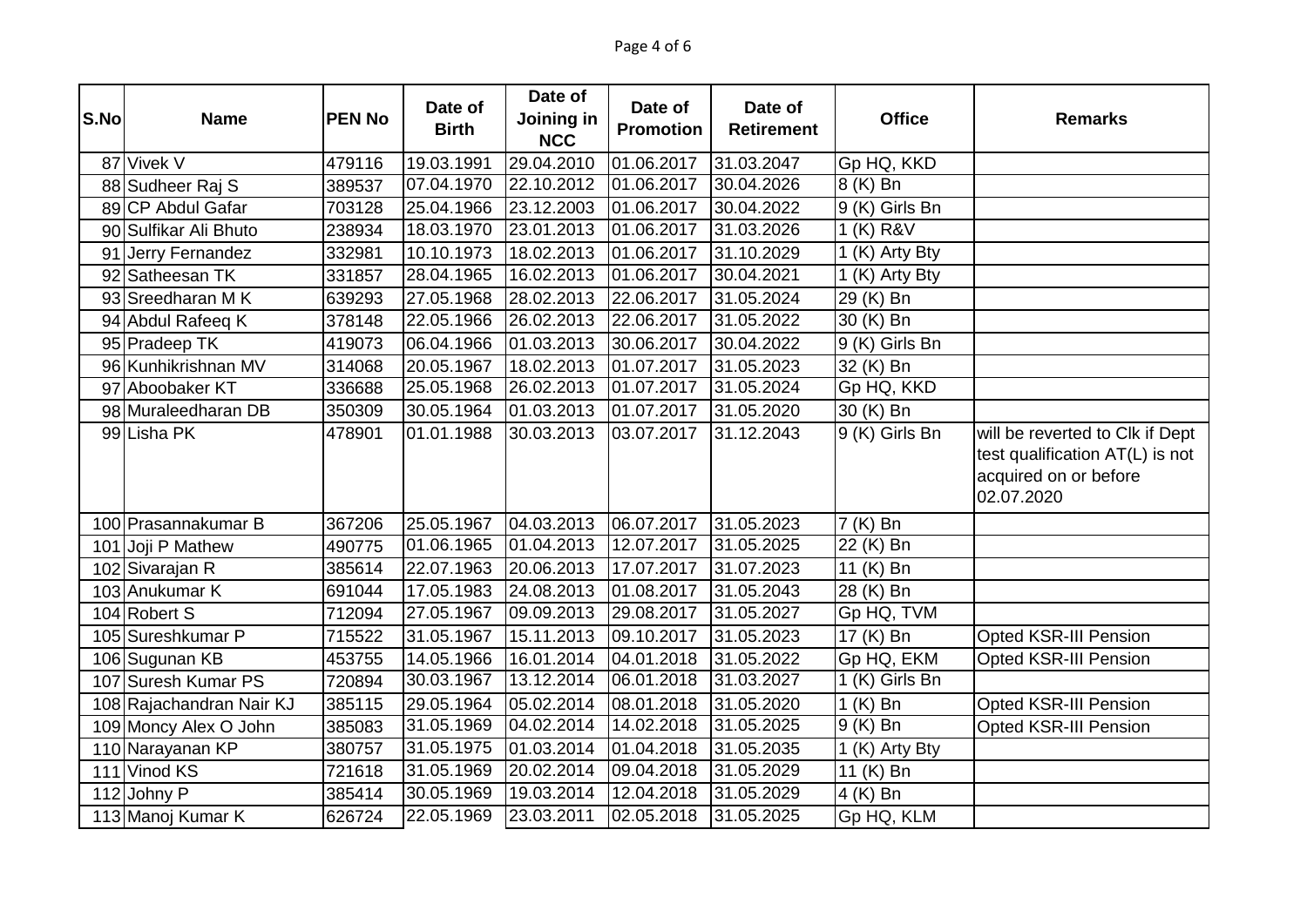| S.No | <b>Name</b>              | <b>PEN No</b> | Date of<br><b>Birth</b> | Date of<br>Joining in<br><b>NCC</b> | Date of<br><b>Promotion</b> | Date of<br><b>Retirement</b> | <b>Office</b>                 | <b>Remarks</b>               |
|------|--------------------------|---------------|-------------------------|-------------------------------------|-----------------------------|------------------------------|-------------------------------|------------------------------|
|      | 114 Rajendran Nair S     | 723635        | 11.12.1962              | 24.03.2014                          | 14.05.2018                  | 31.12.2022                   | 3 (K) Bn                      |                              |
|      | 115 Shaji R              | 435013        | 25.05.1968              | 07.03.2014                          | 14.05.2018                  | 31.05.2028                   | Gp HQ, TVM                    |                              |
|      | 116 Bijumon Johnson E    | 670766        | 29.05.1968              | 06.02.2012                          | 01.06.2018                  | 31.05.2024                   | 5 (K) NU                      |                              |
|      | 117 Benny P Francis      | 721904        | 29.05.1973              | 24.02.2014                          | 01.06.2018                  | 31.05.2033                   | Gp HQ, KTM                    |                              |
|      | 118 Madhusoodanan Nair S | 701810        | 30.05.1964              | 07.03.2014                          | 01.06.2018                  | 31.05.2024                   | 3 (K) Bn                      |                              |
|      | 119 Anilkumar V          | 723677        | 16.03.1965              | 05.03.2014                          | 01.06.2018                  | 31.03.2025                   | Gp HQ, TVM                    |                              |
|      | 120 Sanalkumar B         | 396077        | 16.04.1970              | 05.03.2014                          | $\overline{0}$ 1.06.2018    | 30.04.2030                   | SS Coy NCC                    |                              |
|      | 121 Varghese MV          | 724360        | 17.03.1962              | 22.03.2014                          | 02.06.2018                  | 31.03.2022                   | Gp HQ, EKM                    |                              |
|      | 122 Mohanakrishnan P     | 385387        | 14.05.1969              | 25.04.2014                          | 04.06.2018                  | 31.05.2029                   | 7 (K) Bn                      |                              |
|      | 123 Valsalan Nair R      | 716146        | 01.04.1963              | 01.04.2014                          | 06.06.2018                  | 31.03.2023                   | Gp HQ, TVM                    |                              |
|      | 124 Sahad MP             | 739029        | 20.05.1975              | 19.11.2014                          | 11.06.2018                  | 31.05.2035                   | 31 (K) Bn                     |                              |
|      | 125 Sudheer Kaliyedath   | 728054        | 12.12.1966              | 02.06.2014                          | 13.06.2018                  | 31.12.2026                   | 9 (K) Girls Bn                |                              |
|      | 126 Vilcent J            | 738492        | 25.05.1971              | 04.11.2014                          | 18.06.2018                  | 31.05.2031                   | <b>NCC Dte</b>                |                              |
|      | 127 Manoj PK             | 739209        | 05.04.1964              | 21.11.2014                          | 20.06.2018                  | 30.04.2024                   | 7 (K) Naval Unit              |                              |
|      | 128 Muralidharan EK      | 740719        | 29.05.1967              | 12.12.2014                          | 01.07.2018                  | 31.05.2027                   | Gp HQ, KKD                    |                              |
|      | 129 Pannir Selvan K      | 649595        | 29.05.1968              | 04.11.2014                          | 04.07.2018                  | 31.05.2028                   | <b>NCC Dte</b>                |                              |
|      | 130 Rajesh CH            | 631917        | 29.04.1971              | 26.03.2015                          | 11.07.2018                  | 30.04.2031                   | Gp HQ, KKD                    |                              |
|      | 131 Sajeev B             | 747029        | 31.05.1966              | 13.04.2015                          | 24.07.2018                  | 31.05.2026                   | Gp HQ, KLM                    |                              |
|      | 132 Udayanathan K        | 754071        | 31.05.1964              | 11.08.2015                          | $\overline{01.08.2018}$     | 31.05.2024                   | Gp HQ, KKD                    |                              |
|      | 133 Haridas VK           | 628807        | 11.03.1968              | 01.10.2015                          | 01.08.2018                  | 31.03.2028                   | 15 (K) Bn                     |                              |
|      | 134 Suresh Kumar N       | 385104        | 31.05.1966              | 01.09.2015                          | 01.08.2018                  | 31.05.2022                   | 4 (K) Bn                      | 10% Cat Change fm LGS        |
|      | 135 Berly Jose           | 113182        | 26.04.1973              | 09.11.2015                          | 03.09.2018                  | 30.04.2033                   | 9 (K) Naval Unit              |                              |
|      | 136 Shabeer S            | 705676        | 20.05.1968              | 08.01.2016                          | 22.10.2018                  | 31.05.2028                   | 15 (K) Bn                     |                              |
|      | 137 Wilson T             | 739049        | 25.05.1976              | 19.11.2014                          | 01.12.2018                  | 31.05.2036                   | $\overline{9}$ (K) Naval Unit |                              |
|      | 138 Hussain KK           | 738020        | 16.10.1977              | 27.10.2014                          | 01.01.2019                  | 31.05.2037                   | 18 (K) Bn                     |                              |
|      | 139 Santhosh Kumar R     | 760400        | 27.05.1971              | 26.11.2015                          | 01.02.2019                  | 31.05.2027                   | 9 (K) Bn                      | <b>Opted KSR-III Pension</b> |
|      | 140 Ajaya Kumar AP       | 385205        | 31.05.1964              | 09.12.2015                          | 27.02.2019                  | 31.05.2020                   | 14 (K) Bn                     | <b>Opted KSR-III Pension</b> |
|      | 141 Ashraf TK            | 760845        | 10.05.1971              | 08.12.2015                          | 01.04.2019                  | 31.05.2031                   | 9 (K) Girls Bn                |                              |
|      | 142 Shaji.S              | 765925        | 22.05.1968              | 15.02.2016                          | 01.05.2019                  | 31.05.2028                   | 7 (K) Girls Bn                |                              |
|      | 143 Rajendrakumar.G      | 389881        | 30.05.1968              | 17.03.2016                          | 01.05.2019                  | 31.05.2028                   | 14 (K) Bn                     |                              |